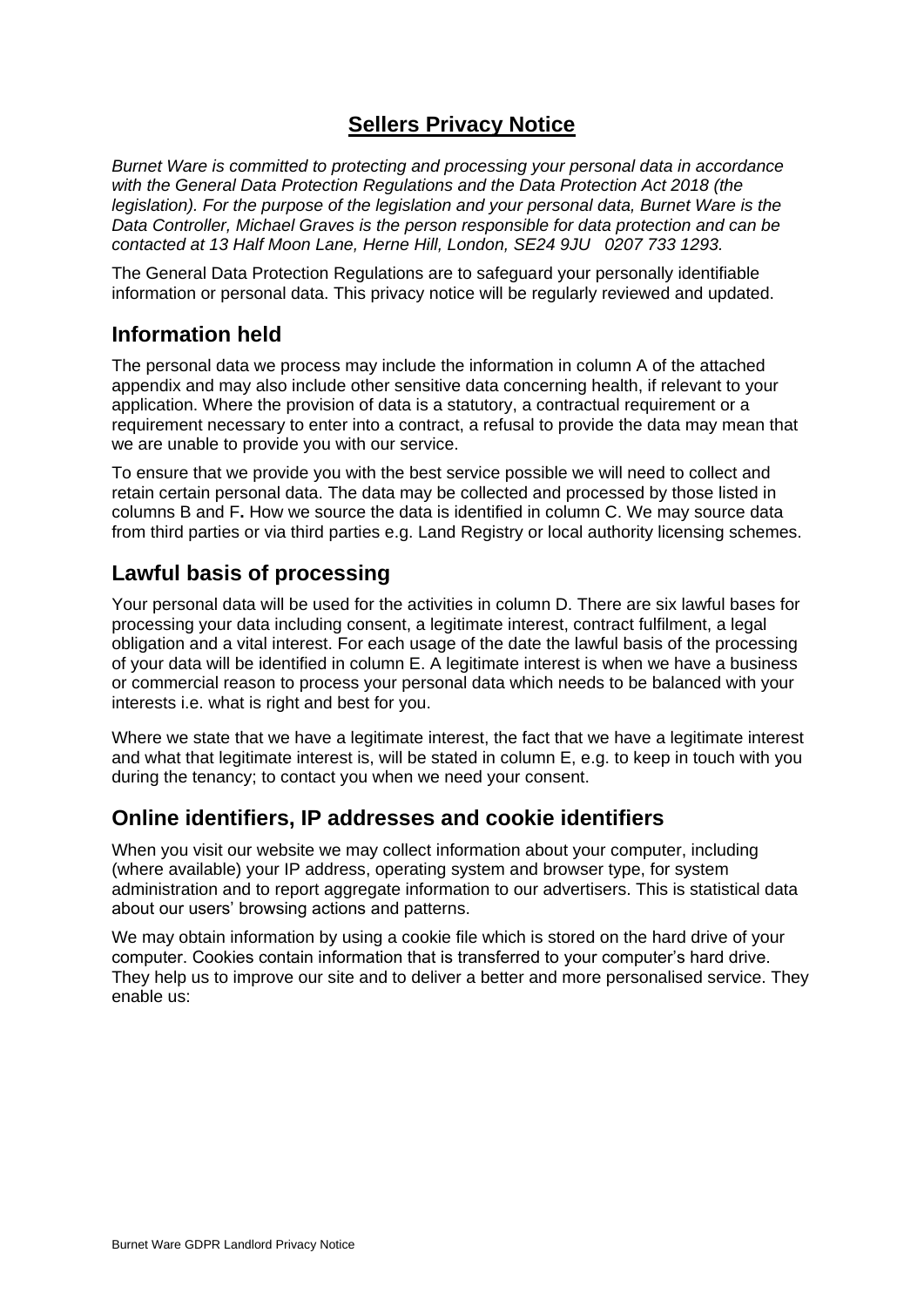- To estimate our audience size and usage pattern.
- To store information about your preferences, and so allow us to customise our site according to your individual interests.
- To speed up your searches.
- To recognise you when you return to our site.

You may refuse to accept cookies by activating the setting on your browser which allows you to refuse the setting of cookies. However, if you select this setting you may be unable to access certain parts of our site. Unless you have adjusted your browser setting so that it will refuse cookies, our system will issue cookies when you log on to our site. You can find more information about cookies at <http://www.allaboutcookies.org/>

This policy only applies to our site. If you leave our site via a link or otherwise, you will be subject to the privacy policy of that website provider. We have no control over that privacy policy or the terms of the website and you should check their privacy policy before continuing to access the site.

# **Recipients of personal data**

It will be necessary for us to process or share all or some of your personal data with a range of individuals, businesses and organisations and these may include those listed in column F.

## **Where is the data stored?**

Your personal data is stored in the way described in column G and the data is always stored within the European Union or outside of the European Union but with an organisation operating under the General Data Protection Regulations.

## **Retention period and criteria used to determine the retention period**

We will retain some elements of your personal data for up to the time defined in column H after we cease to be your agent. The information which can be anonymized will be that which is no longer required for either contractual fulfilment or a legitimate interest. If the lawful basis for processing your data was consent then you may withdraw such consent at any time.

# **Your rights**

You have a right of access to check your personal data to verify the lawful basis of processing. We are obliged to respond to an access request within 30 days and may not charge a fee unless the request is unfounded, excessive or repetitive. If a fee is charged it is to be a reasonable fee based upon the administrative cost of providing the information.

You have a right to rectification if the data we hold is either inaccurate or incomplete. If your data has been disclosed to third parties then we must inform them of the rectification, where possible.

You have a right to require erasure of your data when consent is our basis of processing (the right to be forgotten). You may request that your personal data be erased, for example, where there is no compelling reason for its continued processing or where you withdraw consent. We will comply with your request unless we have another basis of processing justifying our retaining the data (for example a legal requirement or the defence of a legal claim).

You have some rights to ask us to restrict processing i.e. to block or supress processing where, for example, the data may be incorrect and whilst the accuracy is verified. We are permitted to store the data.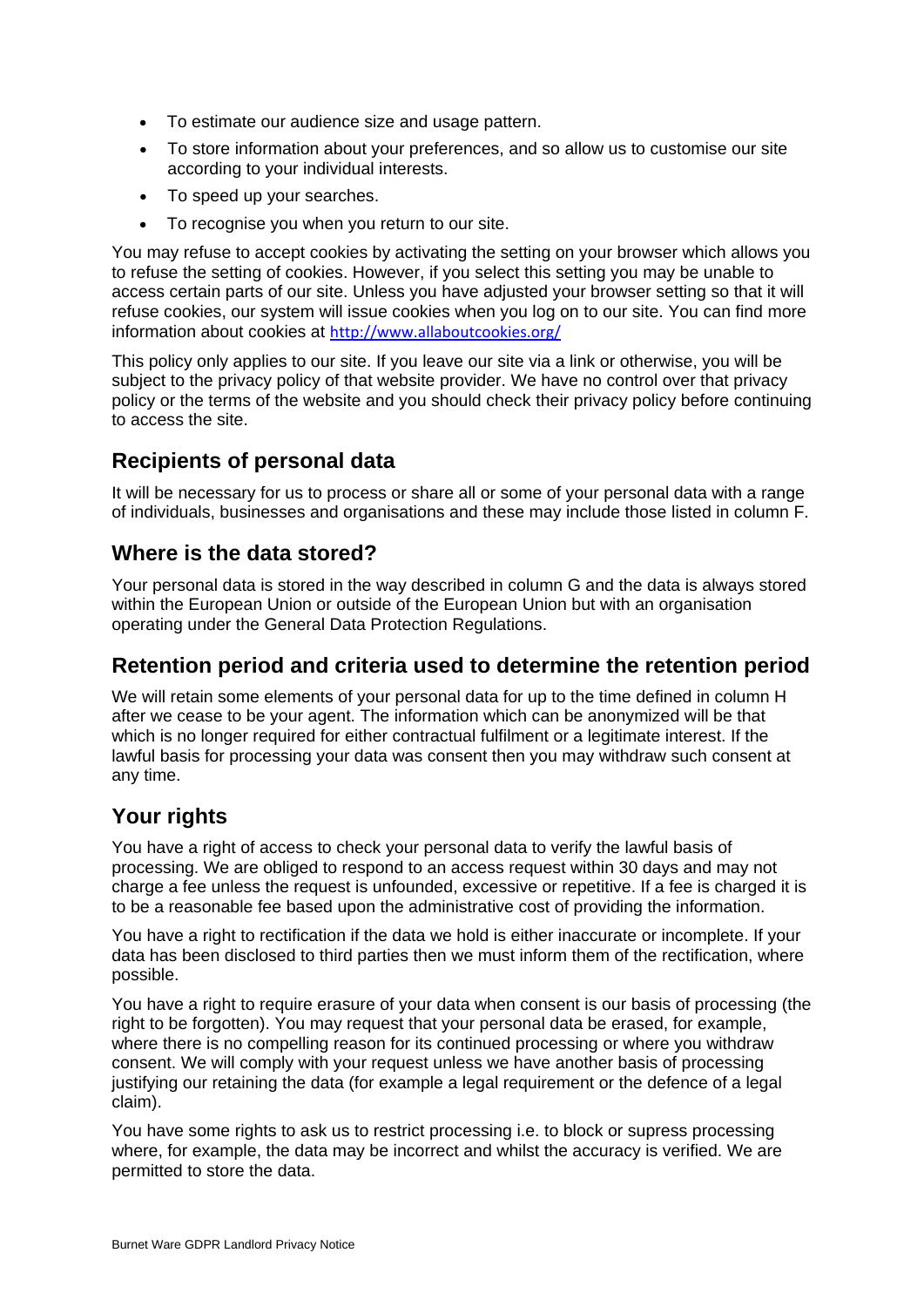# **Your right to object**

You do have a right to object to further processing of your personal data. We may be required to stop processing unless there is some other legitimate basis of processing such as a legitimate interest or a requirement for the exercise or defence of a legal claim.

#### **Withdrawal of consent**

*Where the lawful basis for processing is your consent, you may withdraw consent at any time by writing to, Michael Graves, Burnet Ware at 13 Half Moon Lane, Herne Hill, London, SE24 9JU or emailing michael.graves@burnetware.com*

#### **How to lodge a complaint with the supervisory authority**

The supervisory authority responsible for data protection is the Information Commissioners Office (ICO) to whom concerns may be reported by phone on **0303 123 1113 or** +44 1625 545 745 if calling from outside the UK, by email using the form on the website ico.org.uk or the live chat function.